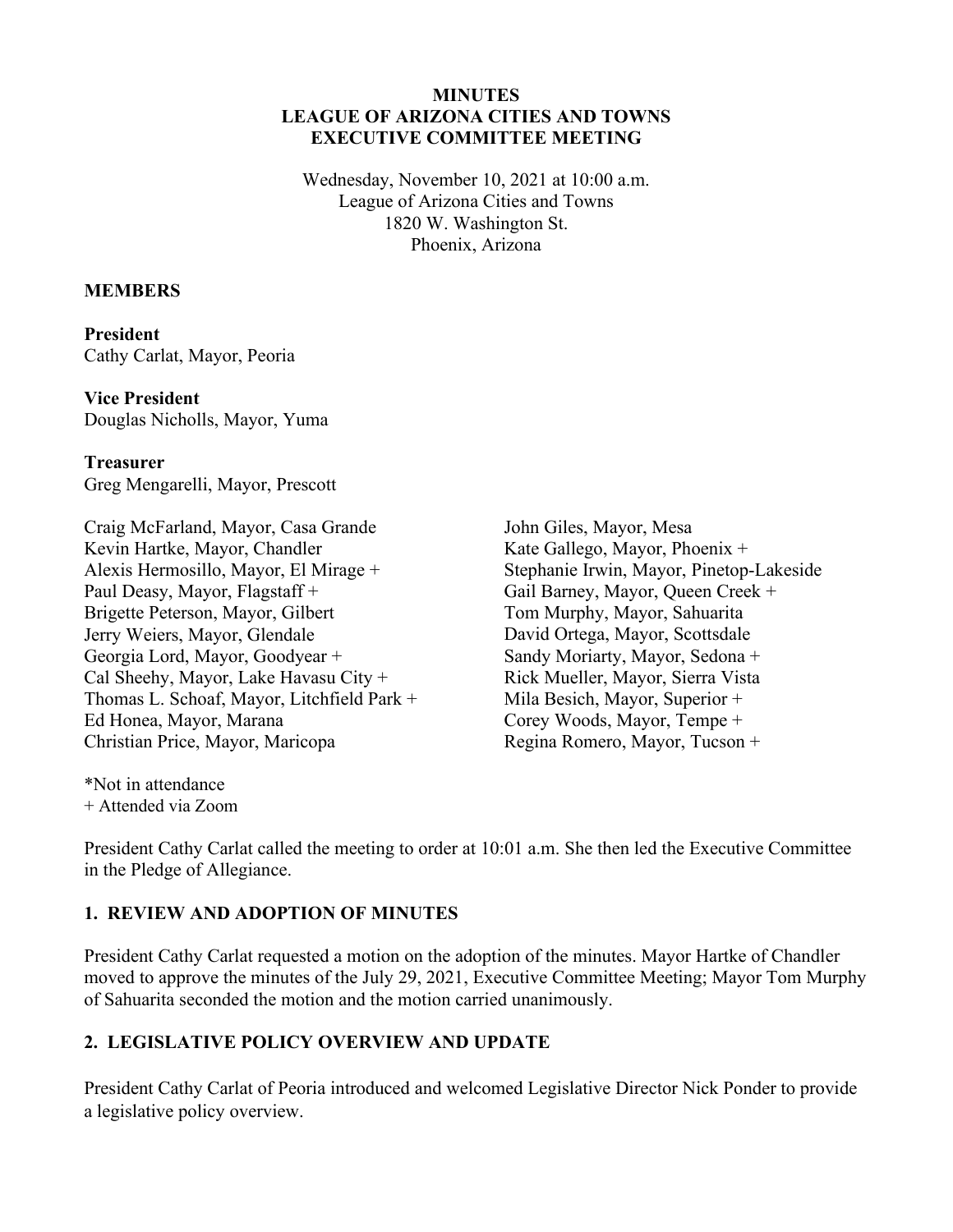**HB 2893 Phoenix Lawsuit Results** - Legislative Director Nick Ponder recounted discussion on major challenges of the legislative session from the July 29, 2021 Executive Committee meeting. These challenges include inclusion of policy in the budget, which the League believed was unconstitutional and grounds for litigation. Nick Ponder welcomed Nancy Davidson to give a summary on the legal outcomes of the Phoenix lawsuit against the state. Nancy explained that Phoenix was successful in its lawsuit. The lawsuit details HB 2893 on requirements of civilian review boards and an expansion of SB1487 which includes a statue to investigate complaints on administrative and council policies and withhold state shared revenues if cities or towns violate state law. The Arizona Superior Court found the bill unconstitutional on the grounds that it did not follow the single subject rule, and voided provisions of the bill while leaving other parts of the bill intact. The case was appealed and affirmed in the Arizona Supreme Court. Nancy reported that several other budget reconciliation bills were also voided or had provisions voided by the courts from other entities who brought lawsuits forth on the basis that the bills had nothing to do with the state appropriation of funds.

Legislative Director Nick Ponder reflected that many legislators have agreed with the supreme court decision on this bill since it will likely prevent individuals from holding the budget hostage in future budget sessions over bills that have already failed in committee. However, the legislator who added the language to HB 2893 plans to bring forth the same bill with the expansion of SB1487 in the next legislative session. Legislative Director Nick Ponder suggested that this bill will likely not pass in the next session. He also recommended the League of Arizona Cities and Towns should not negotiate on SB1487 as the expansion will be more detrimental than asking for modifications.

Legislative Director Nick Ponder agreed with executive committee members and Executive Director Tom Belshe on the drafting of a resolution for this bill if a good opportunity arises this year for the League to take a formal stance. Executive Director Tom Belshe reminded the committee that the resolution committee convenes in April.

**Legislative Body Changes -** Legislative Director Nick Ponder shared changes in the legislative body in terms of departures and resignations. There are still four seats that need to be named. Nick also reported that by the start of 2023, there will be an additional seventeen changes, on top of expected changes from redistricting. League staff will continue to provide updates on these changes.

**Resolutions –** Resolution issues will include fireworks, amending budgets, water waste and water districts, homelessness, and affordable housing. Nick stated that we expect antagonistic legislation on permitting and zoning for cities and towns, liquor sales, tobacco and vaping, telecommunication statutes, and taxation of vehicle purchases for out of state residents. Nick stated that we have set up a taskforce of subject matter experts on each topic.

Legislative Director Nick Ponder asked for any questions. Mayor David Ortega of Scottsdale stressed the importance of opposing the permitting and zoning legislation and supporting local control. Mayor Ed Honea of Marana brought up the issue of sober living homes and rehabilitation housing in neighborhoods and their ability to operate. Mayor Craig McFarland of Casa Grande asked about sales tax and road tax on electric vehicles and related legislation.

Executive Director Tom Belshe stated that there is concern over the sunset review for the Model City Tax code, which means we can expect antagonistic legislation that attacks city and town's flexibility in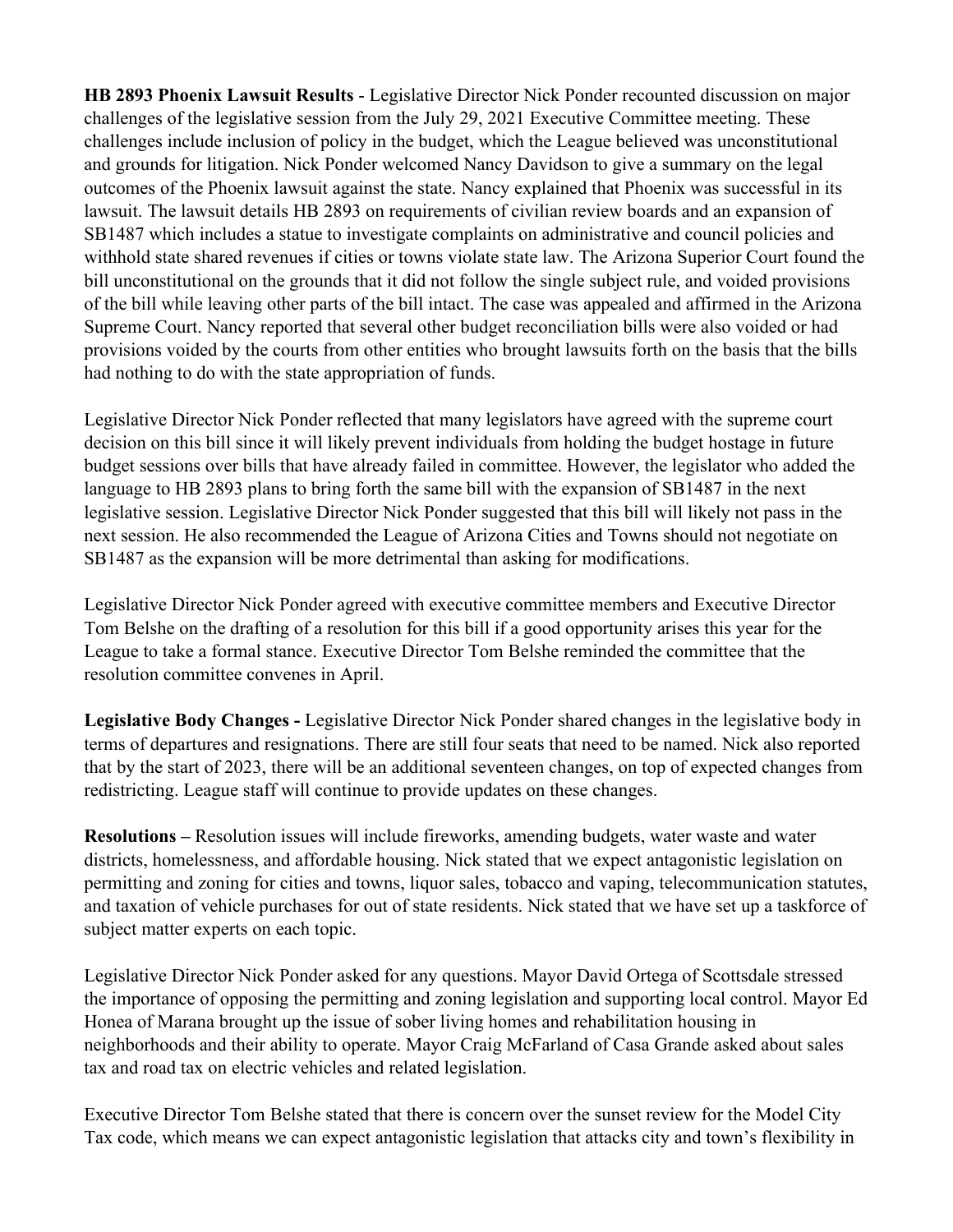collecting sales tax in their jurisdiction. League staff intend to aggregate data on the importance of the Model City Tax Code in preparation of the review.

Executive Director Tom Belshe shared that League staff is putting together a survey to share with legislators in advance of providing endorsements. The survey involves questions about general principles of the League of Arizona Cities and Towns and will help guide the returns on endorsements to the cities and towns.

President Cathy Carlat of Peoria asked the executive committee to skip to agenda item 4 and 5 and return to agenda item 3 later in the meeting.

# **3. LEAGUE POLICY DISCUSSION**

President Cathy Carlat explained that four items have been shared for consideration. If the committee wishes to move forward with any of the four items, language will be drafted for the next annual business meeting.

#### **Additional Executive Committee Meetings**

Committee members have requested additional executive committee meetings exclusively dedicated to legislative updates to increase awareness of key issues and provide direction to League staff. This item was brought forward by the cities of Tucson and Phoenix.

The item was presented and feedback from the executive committee was given to move forward with monthly zoom meetings during the legislative session and review after the session to observe if the structure worked or not for the committee. There was general agreement to create a structure for mayors to weigh in, if necessary, by sending out calendar meetings in advance. If there is a point in time where League staff feels that officer feedback is not enough to move forward and need to meet sooner than the monthly meetings, they will do their best to schedule a meeting and try to get a quorum. The executive committee agreed also that there should be some flexibility to cancel the meeting.

League staff will create a structure and language and present it to the committee at the next committee meeting.

## **Officer Communication**

This item pertains to formal communication between officers. The request is to require letters signed by either two or three officers must first receive executive committee approval if the letter takes the position pending legislation that is different than the formal position by the League of Arizona Cities and Towns. This item was brought forward by the cities of Tucson and Phoenix.

The item was presented and feedback from the executive committee was given stating that a letter is only the official stance of the League of Arizona Cities and Towns if it has official letterhead. If a letter does not have the League of Arizona Cities and Towns letterhead, then it is a Mayors-only letter, and does not reflect the official position of the League of Arizona Cities and Towns.

## **Officer Terms**

This item pertains to the length of officer terms, specifically requesting to change the length of terms from two years to one year, beginning with any officer elected or appointed after November  $10<sup>th</sup>$ , 2021.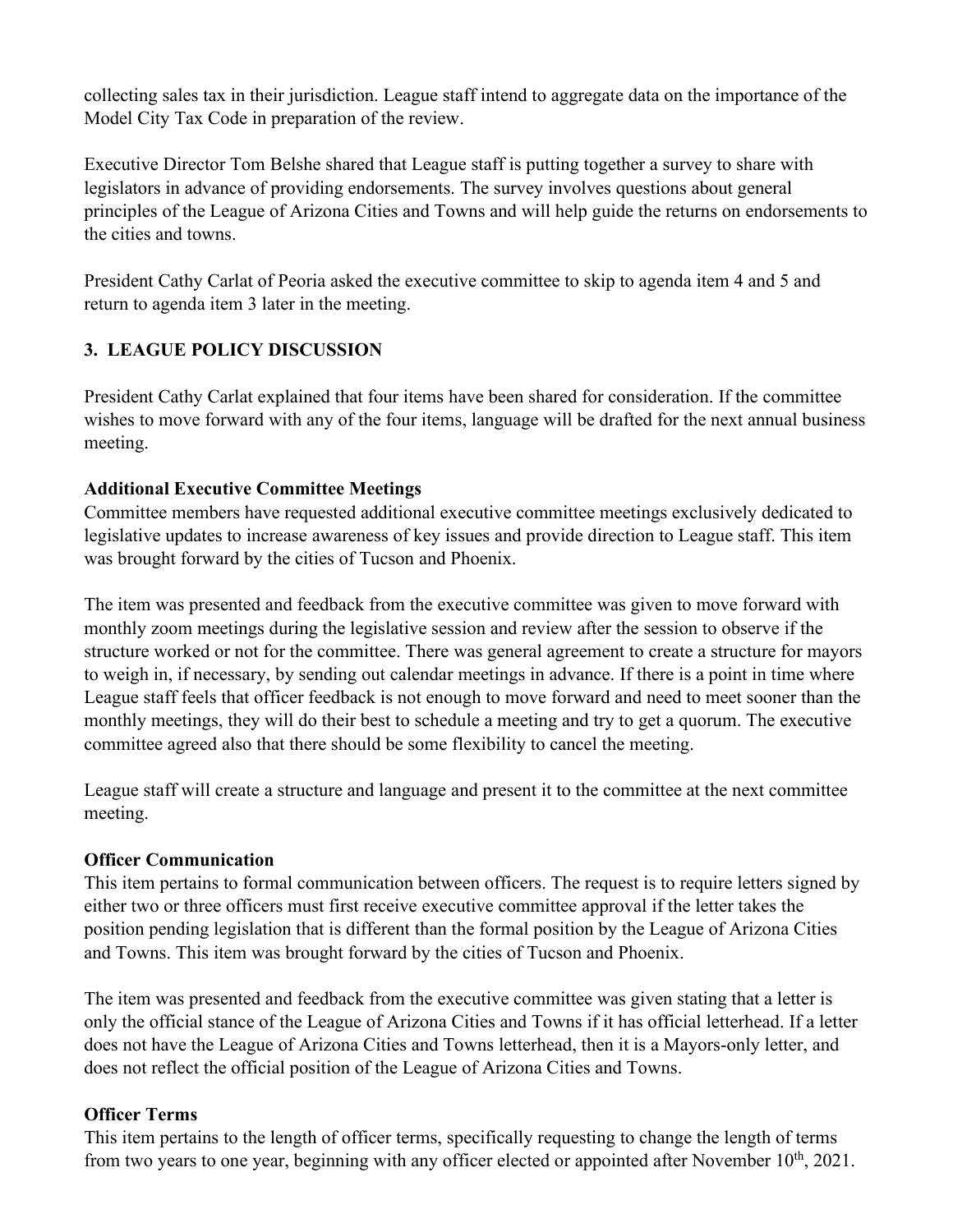The purpose of this request is to increase participation among mayors who may serve in officer roles. This item was brought forward by the cities of Tucson and Phoenix.

The item was presented and feedback from the executive committee was given stating that two-year officer terms work well for the League of Arizona Cities and Towns since the constitution was established in 1937. They would like to explore options on whether it is necessary for officers to sit in all three chairs for two years each before becoming president, or potentially adding another officer position and changing to 1-year terms. The committee requested to know how officer tenure is handled in other League of Cities and Towns. Executive Director Tom Belshe explained that other Leagues have varying terms and varying amounts of officers. Tom stated that since officer terms are a constitutional issue, it will need to be voted on by the entire League membership.

League staff will put language together on one-year terms to be reviewed by the executive committee at the next committee meeting.

#### **Officer Partisan Composition**

This item pertains to creating a goal of bipartisanship composition of League officers. The request would be to make standard that one officer be of a different political party than the other two officers. The purpose of the request is to ensure interests from all around the state are represented by mayors who sit at the officer level. This item was brought forward by the cities of Tucson and Phoenix.

The item was presented and feedback from the executive committee was given to not go forward with a bipartisan officer composition. Overall feedback was that most cities are nonpartisan and do what is best for their cities and towns as elected representatives despite any party affiliation.

## **4. RECAP OF 2021 ANNUAL CONFERENCE**

Deputy Director Matt Lore gave the update on the League Annual Conference. The conference had attendance from eighty three out of the ninety-one cities and towns in Arizona. The net revenues totaled \$187,000.000 dollars. Matt Lore informed the committee that next year's conference will be held at the Renaissance in Glendale. Matt let the executive committee know if they have any topic or speaker suggestions, to please let staff know. Matt asked for any questions from the executive committee. Mayor Tom Murphy of Sahuarita asked if there was any surprising survey feedback. Deputy Director Matt replied that there was no surprising feedback. Executive Director Tom Belshe and President Cathy Carlat of Peoria extended their thanks and gratitude to staff that made the conference possible.

## **5. CITY AND TOWNS WEEK 2021 AND SOCIAL MEDIA UPDATE**

Deputy Director Matt Lore welcomed Member Services Associate Rachel Claffey to give an update on two social media campaigns the League put on this year. Rachel Claffey informed the committee that this year we held our  $20<sup>th</sup>$  annual Cities and Towns week. The purpose of the week is to provide citizens with information on services and programs provided by cities and towns and help to introduce elected officials to residents. The week was a success as the League distributed a packet of proclamations and creative posts that cities and towns may share on social media.

Member Services Associate Rachel Claffey also gave an update of the League social media scavenger hunt at the 2021 League Annual Conference. The purpose of the scavenger hunt was to increase